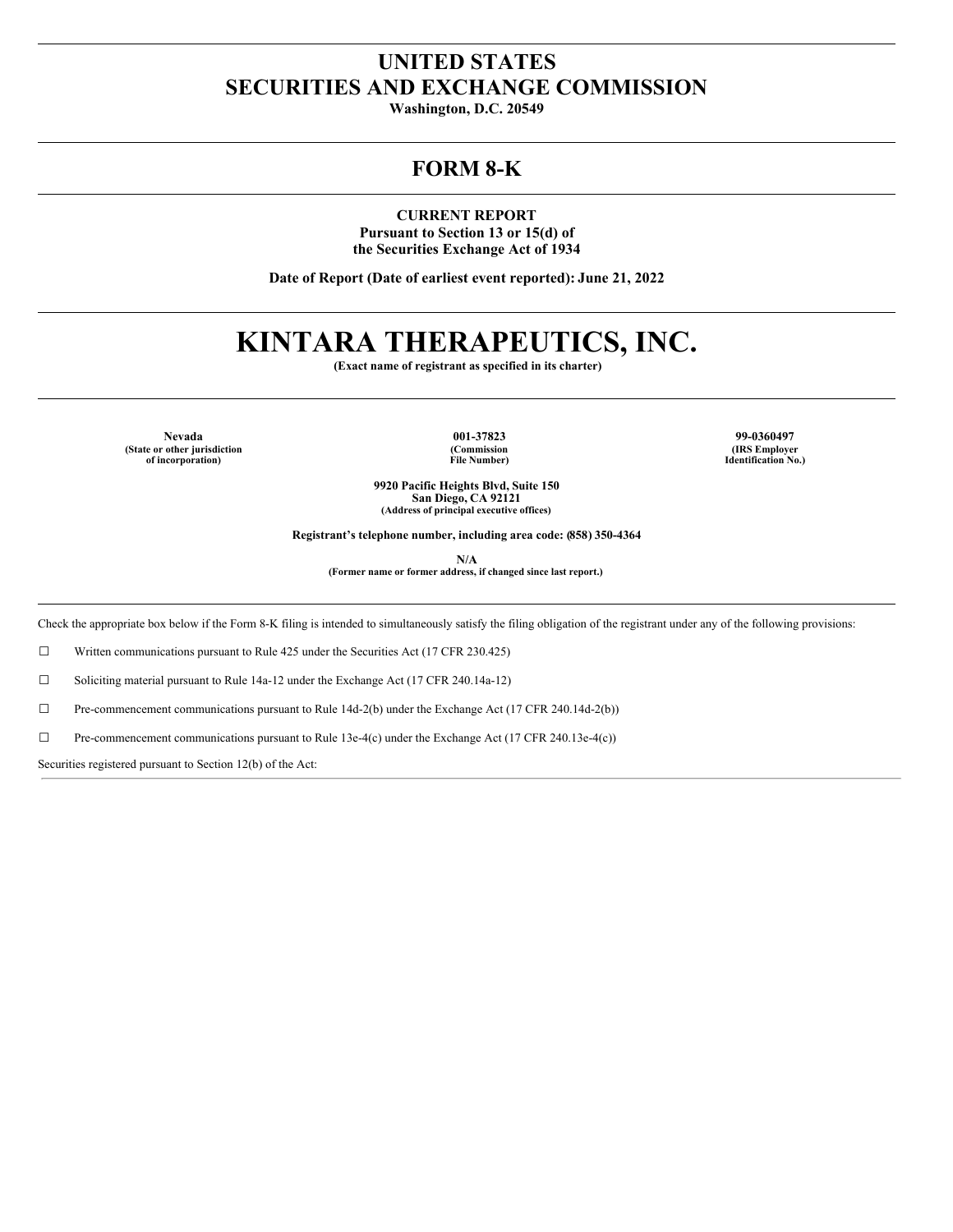| <b>Title</b><br>of each class | $\sim$<br>/mbol(s)<br>. Cores b<br>Frading<br>∼. | ach exchango<br>Name<br>nt es<br>on<br>registered |
|-------------------------------|--------------------------------------------------|---------------------------------------------------|
| ommon<br>stock                | $T$ <b>TR</b> $\sim$                             | Vlarke<br>Nasdaa<br>∡ ne -<br>anıta'              |

Indicate by check mark whether the registrant is an emerging growth company as defined in Rule 405 of the Securities Act of 1933 (17 CFR §230.405) or Rule 12b-2 of the Securities Exchange Act of 1934 (17 CFR §240.12b-2).

Emerging growth company  $\Box$ 

If an emerging growth company, indicate by check mark if the registrant has elected not to use the extended transition period for complying with any new or revised financial accounting standards provided pursuant to Section 13(a) of the Exchange Act.  $\Box$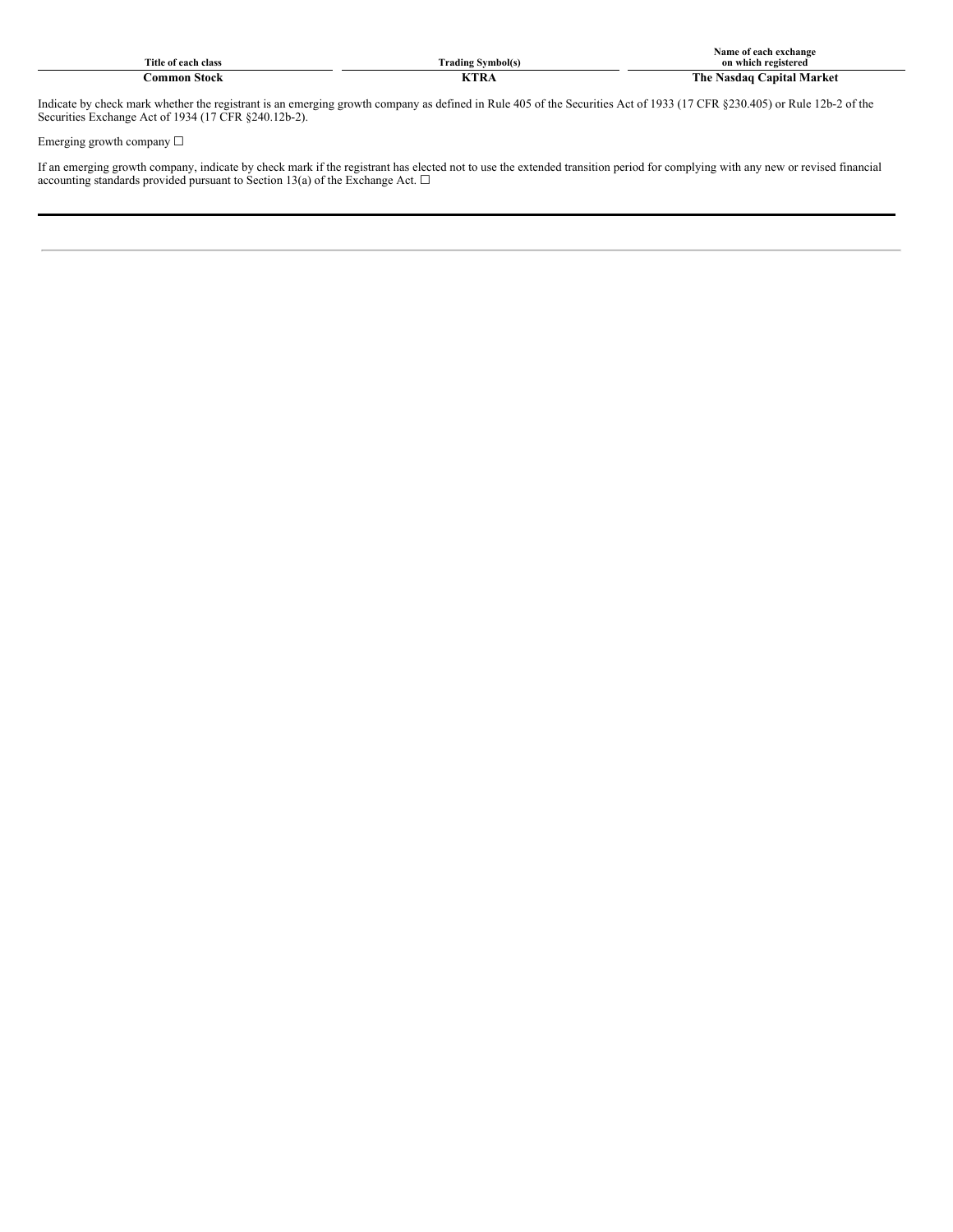#### **Item 5.03 Amendments to Articles of Incorporation or Bylaws; Changes in Fiscal Year.**

As described under Proposal 2 of Item 5.07 of this Current Report, on June 21, 2022, the stockholders of Kintara Therapeutics, Inc. (the "Company") voted at the Company's Annual Meeting of Stockholders (the "Annual Meeting") to approve an amendment to the Company's articles of incorporation, as amended (the "Articles of Incorporation"), to increase the number of authorized shares of common stock, par value of \$0.001 per share ("Common Stock") from 175,000,000 to 275,000,000 shares. The Articles of Incorporation were amended by deleting Article 2 thereof in its entirety and inserting the following:

> NUMBER OF SHARES WITH PAR VALUE: 275,000,000 COMMON - \$0.001 PAR VALUE 5,000,000 PREFERRED - \$0.001 PAR VALUE

The Certificate of Amendment to the Articles of Incorporation as filed with the Secretary of State of the State of Nevada on June 21, 2022 is attached to this Current Report as Exhibit 3.1 and is incorporated herein by reference.

#### **Item 5.07 Submission of Matters to a Vote of Security Holders.**

On June 21, 2022, the Company held its Annual Meeting. The matters voted on at the Annual Meeting were: (i) the election of directors, (ii) adoption of an amendment to the Articles of Incorporation to increase the number of shares of the Company's Common Stock available for issuance thereunder from 175,000,000 to 275,000,000 shares, (iii) adoption of an amendment to the Company's 2017 Omnibus Equity Incentive Plan (the "2017 Plan") to increase the number of shares of the Company's Common Stock available for issuance under the 2017 Plan from 13,000,000 to 22,000,000 shares, and (iv) the ratification of the appointment of the Company's independent registered public accounting firm.

The voting results for each item of business voted upon at the Annual Meeting were as follows:

1. The proposal to elect the following nominees, Robert E. Hoffman, Robert J. Toth, Jr., Laura Johnson, and Tamara A. Seymour, as directors of the Company to hold office until the next annual meeting and until his or her successor has been duly elected and qualified, or, if sooner, until the director's death, resignation or removal.

|                     | FOR        | <b>WITHHELD</b> | DRUNER<br><b>NON-VOTES</b> |  |
|---------------------|------------|-----------------|----------------------------|--|
| Robert E. Hoffman   | 28.439.883 | 2.270.224       | 16.611.666                 |  |
| Robert J. Toth, Jr. | 28,368,290 | 2,341,817       | 16.611.666                 |  |
| Laura Johnson       | 28.361.842 | 2,348,265       | 16.611.666                 |  |
| Tamara A. Seymour   | 28,349,744 | 2,360,363       | 16.611.666                 |  |

**BROKER**

The stockholders elected each nominee as a director of the Company.

2. The votes cast with respect to the proposal to adopt an amendment to the Articles of Incorporation to increase the number of shares of Common Stock available for issuance thereunder from 175,000,000 to 275,000,000 shares were as follows:

| FOR                              | <b>TATOR</b> | <b>ABSTAIN</b>        | <b>NON-VOTES</b> |
|----------------------------------|--------------|-----------------------|------------------|
|                                  | .            |                       | BR               |
| $\sqrt{2}$<br>467<br>41.<br>.b2t | 77           | 220<br>399<br>399.328 |                  |

The stockholders approved the proposal to adopt the amendment to the Articles of Incorporation.

3. The votes cast with respect to the proposal to adopt an amendment to the 2017 Plan to increase the number of shares of Common Stock available for issuance under the 2017 Plan from 13,000,000 to 22,000,000 shares were as follows: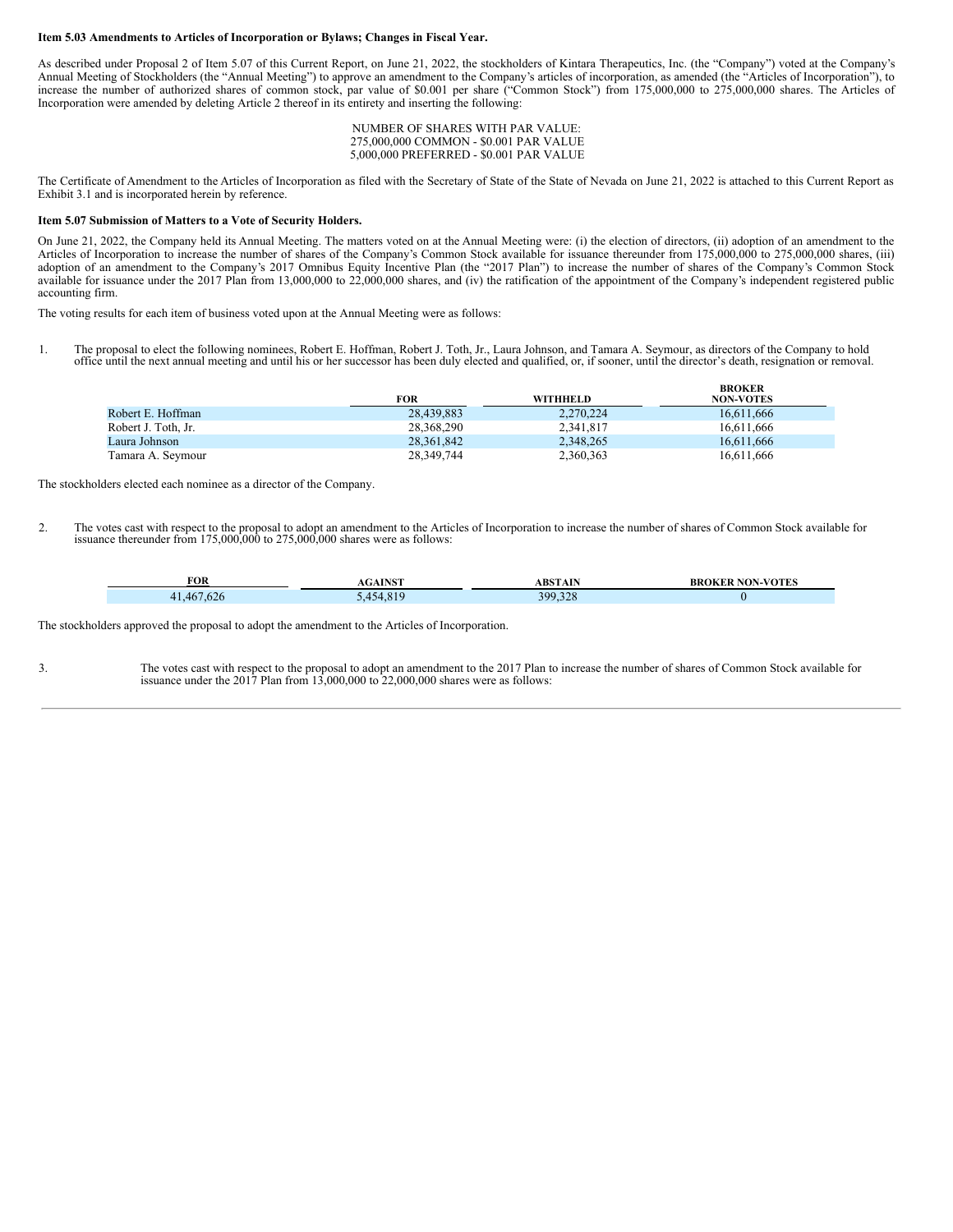|                                                                                                                                                                    |              |         | VOTES |
|--------------------------------------------------------------------------------------------------------------------------------------------------------------------|--------------|---------|-------|
| FOR                                                                                                                                                                | <b>TATOR</b> | ARSTAIN | BF    |
| <b>Contract Contract Contract Contract Contract Contract Contract Contract Contract Contract Contract Contract Co</b><br>$\Delta \Delta F$<br>752<br>$\sim$<br>، ب | 020<br>٦n    | 050     | 666   |

The stockholders approved the proposal to adopt the amendment to the 2017 Plan.

4. The votes cast with respect to the proposal to ratify the appointment of Marcum LLP as the Company's independent registered public accounting firm for the Company's fiscal year ending June 30, 2022 were as follows:

| FOR                                     | <b>A TAICT</b>      | ABSTAIN | ROKER NON-VOTES<br>BR |
|-----------------------------------------|---------------------|---------|-----------------------|
| $\sim$ $\sim$ $\sim$<br>44.817<br>- 550 | $\sqrt{2}$<br>080.4 | 424,005 |                       |

The stockholders approved the proposal to ratify the appointment of Marcum LLP as the Company's independent registered public accounting firm for the fiscal year ending June 30, 2022.

### **Item 9.01. Financial Statements and Exhibits.**

Ŧ

(d) Exhibits:

| <b>Exhibit No.</b> | <b>Description</b>                                                                                                             |
|--------------------|--------------------------------------------------------------------------------------------------------------------------------|
|                    | The Certificate of Amendment to the Articles of Incorporation, as amended, of Kintara Therapeutics, Inc., dated June 21, 2022. |
| 104                | Cover Page Interactive Date File (embedded within the Inline XRBL document).                                                   |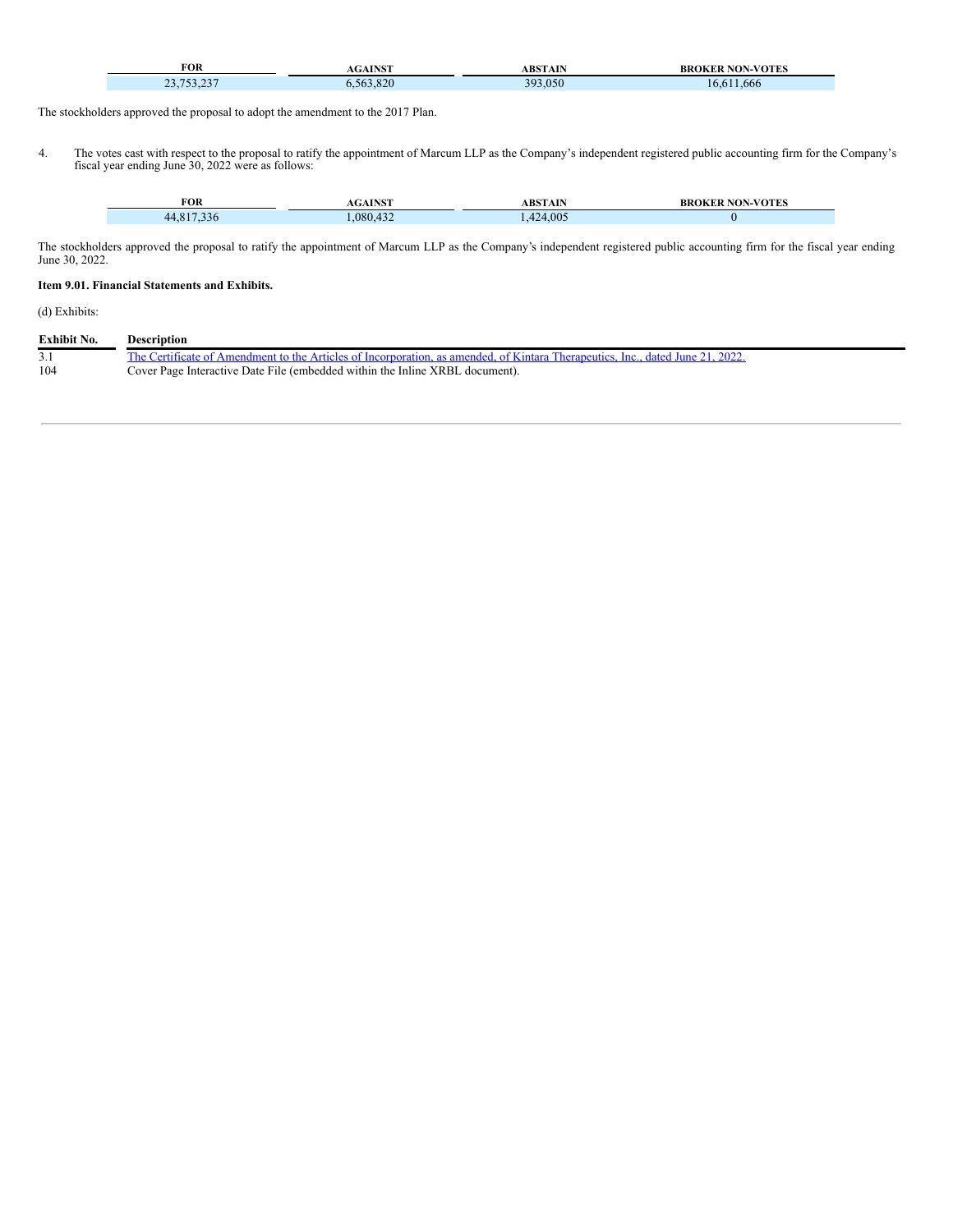#### **SIGNATURES**

Pursuant to the requirements of the Securities Exchange Act of 1934, the registrant has duly caused this report to be signed on its behalf by the undersigned hereunto duly authorized.

### **KINTARA THERAPEUTICS, INC.**

Date: June 22, 2022 By: /s/ *Scott Praill* 

Name: Scott Praill Title: Chief Financial Officer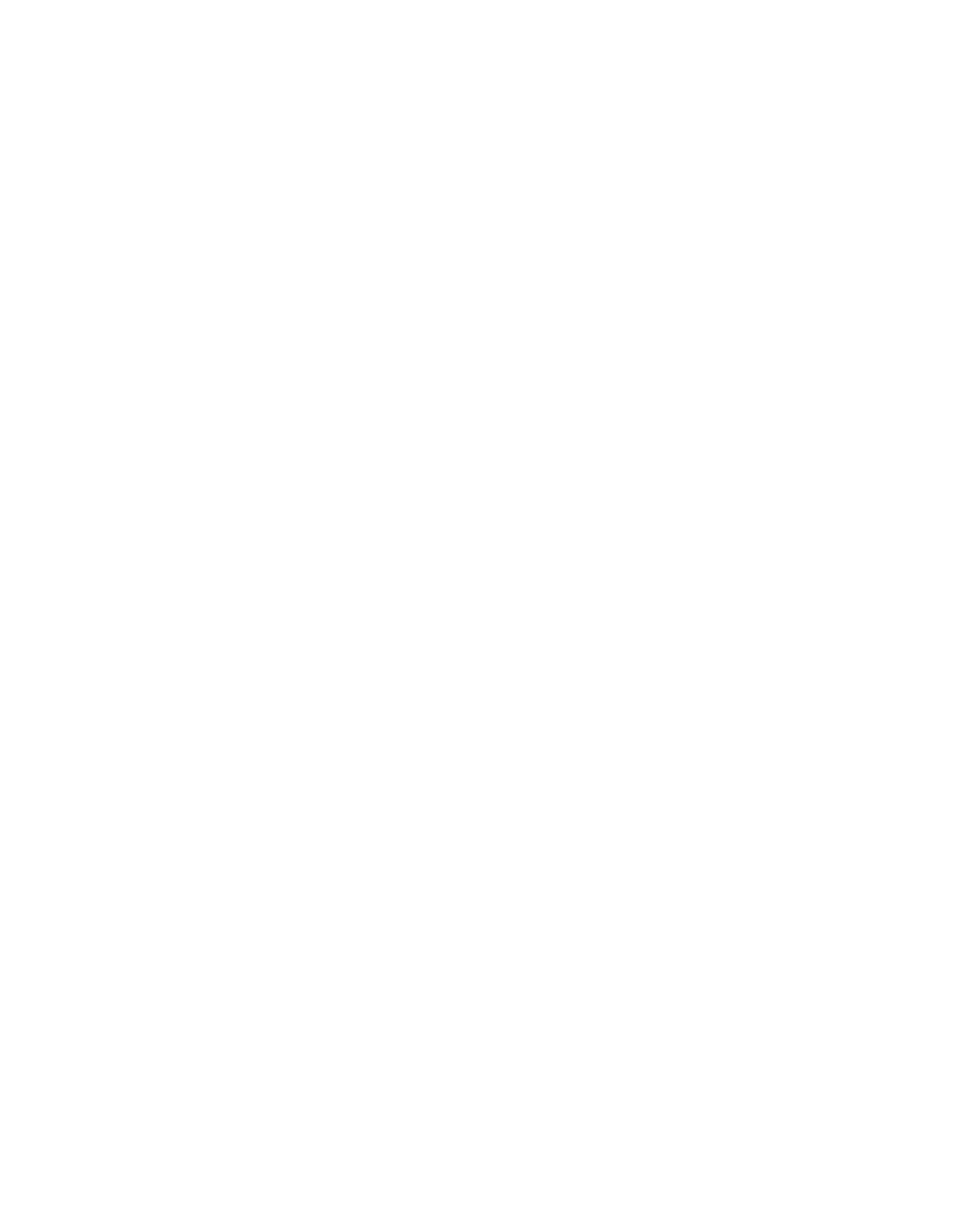|                                                                                                                                               | <b>Profit Corporation:</b>                                                                                                                                                                                                                                                                                                                                                                                                                                                |  |  |
|-----------------------------------------------------------------------------------------------------------------------------------------------|---------------------------------------------------------------------------------------------------------------------------------------------------------------------------------------------------------------------------------------------------------------------------------------------------------------------------------------------------------------------------------------------------------------------------------------------------------------------------|--|--|
| Certificate of Amendment (PURSUANT TO NRS 78.380 & 78.385/78.390)                                                                             |                                                                                                                                                                                                                                                                                                                                                                                                                                                                           |  |  |
|                                                                                                                                               |                                                                                                                                                                                                                                                                                                                                                                                                                                                                           |  |  |
|                                                                                                                                               | <b>Certificate to Accompany Restated Articles or Amended and Restated Articles</b>                                                                                                                                                                                                                                                                                                                                                                                        |  |  |
|                                                                                                                                               | <b>Officer's Statement</b> (PURSUANT TO NRS 80.030)<br>TYPE OR PRINT - USE DARK INK ONLY - DO NOT HIGHLIGHT                                                                                                                                                                                                                                                                                                                                                               |  |  |
| 1. Entity information:                                                                                                                        | Name of entity as on file with the Nevada Secretary of State:                                                                                                                                                                                                                                                                                                                                                                                                             |  |  |
|                                                                                                                                               | Kintara Therapeutics, Inc.                                                                                                                                                                                                                                                                                                                                                                                                                                                |  |  |
|                                                                                                                                               | Entity or Nevada Business Identification Number (NVID): NV20091193377                                                                                                                                                                                                                                                                                                                                                                                                     |  |  |
| 2. Restated or Amended<br>and Restated Articles:<br>(Select one)<br>(If amending and restating<br>only, complete section 1,2 3, 5<br>and $6)$ | Certificate to Accompany Restated Articles or Amended and Restated Articles<br>Restated Articles - No amendments; articles are restated only and are signed by an officer of the corporation who<br>has been authorized to execute the certificate by resolution of the board of directors adopted on:<br>The certificate correctly sets forth the text of the articles or certificate as amended to the date of the certificate.<br><b>Amended and Restated Articles</b> |  |  |
|                                                                                                                                               | * Restated or Amended and Restated Articles must be included with this filing type.                                                                                                                                                                                                                                                                                                                                                                                       |  |  |
| 3. Type of Amendment                                                                                                                          | Certificate of Amendment to Articles of Incorporation (Pursuant to NRS 78.380 - Before Issuance of Stock)                                                                                                                                                                                                                                                                                                                                                                 |  |  |
| <b>Filing Being Completed:</b><br>(Select only one box)                                                                                       | The undersigned declare that they constitute at least two-thirds of the following:                                                                                                                                                                                                                                                                                                                                                                                        |  |  |
|                                                                                                                                               | (Check only one box) incorporators board of directors<br>The undersigned affirmatively declare that to the date of this certificate, no stock of the corporation has been                                                                                                                                                                                                                                                                                                 |  |  |
| (If amending, complete section<br>$1, 3, 5$ and $6.)$                                                                                         | issued                                                                                                                                                                                                                                                                                                                                                                                                                                                                    |  |  |
|                                                                                                                                               | X Certificate of Amendment to Articles of Incorporation (Pursuant to NRS 78.385 and<br>78.390 - After Issuance of Stock)                                                                                                                                                                                                                                                                                                                                                  |  |  |
|                                                                                                                                               | The vote by which the stockholders holding shares in the corporation entitling them to exercise at least a majority of the<br>voting power, or such greater proportion of the voting power as may be required in the case of a vote by classes or series, or<br>as may be required by the provisions of the articles of incorporation* have voted in favor of the amendment is: in excess of a<br>majority                                                                |  |  |
|                                                                                                                                               | Officer's Statement (foreign qualified entities only) -<br>Name in home state, if using a modified name in Nevada:                                                                                                                                                                                                                                                                                                                                                        |  |  |
|                                                                                                                                               | Jurisdiction of formation:                                                                                                                                                                                                                                                                                                                                                                                                                                                |  |  |
|                                                                                                                                               | Changes to takes the following effect:<br>The entity name has been amended. Dissolution The purpose of the entity has been amended.<br>Merger The authorized shares have been amended. Conversion Other: (specify changes)                                                                                                                                                                                                                                                |  |  |
|                                                                                                                                               | * Officer's Statement must be submitted with either a certified copy of or a certificate evidencing the filing of any document, amendatory<br>or otherwise, relating to the original articles in the place of the corporations creation.                                                                                                                                                                                                                                  |  |  |
|                                                                                                                                               |                                                                                                                                                                                                                                                                                                                                                                                                                                                                           |  |  |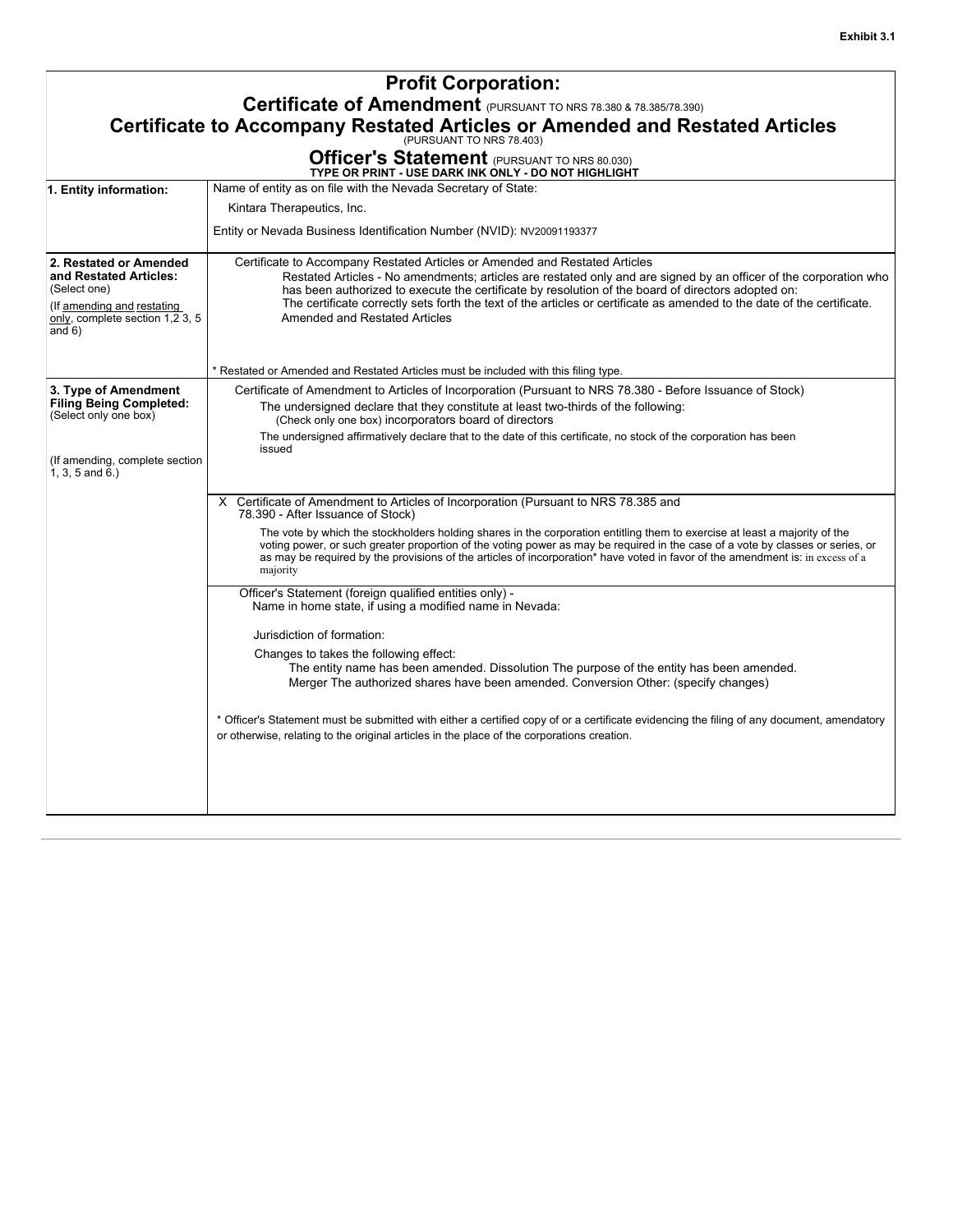# **Profit Corporation: Certificate of Amendment** (PURSUANT TO NRS 78.380 & 78.385/78.390) **Certificate to Accompany Restated Articles or Amended and Restated Articles**<br>Officer's Statement (PURSUANT TO NRS 80.030)

| . Effective Date and                                                   | Date: Time:                                                                                                                                                                                                                                                                                                                                                                                                                                                                                                                                                                                                                                                                                                                                     |
|------------------------------------------------------------------------|-------------------------------------------------------------------------------------------------------------------------------------------------------------------------------------------------------------------------------------------------------------------------------------------------------------------------------------------------------------------------------------------------------------------------------------------------------------------------------------------------------------------------------------------------------------------------------------------------------------------------------------------------------------------------------------------------------------------------------------------------|
| <b>Time:</b> (Optional)                                                | (must not be later than 90 days after the certificate is filed)                                                                                                                                                                                                                                                                                                                                                                                                                                                                                                                                                                                                                                                                                 |
| . Information Being<br><b>Changed: (Domestic</b><br>corporations only) | Changes to takes the following effect:<br>The entity name has been amended.<br>The registered agent has been changed. (attach Certificate of Acceptance from new registered agent)<br>The purpose of the entity has been amended.<br>X The authorized shares have been amended.<br>The directors, managers or general partners have been amended. IRS tax language has been<br>added.<br>Articles have been added. Articles have been deleted.<br>Other.<br>The articles have been amended as follows: (provide article numbers, if available)<br>Article SECOND of the Articles of Incorporation of Kintara Therapeutics, Inc. has been amended and restated as set forth below and on<br>Annex A.<br>(attach additional page(s) if necessary) |
| Signature:<br>Required)                                                | $X_{\frac{1}{s}}$ Robert Hoffman<br><b>President and Chief Executive Officer</b><br>Signature of Officer or Authorized Signer<br>Title<br>$X$ /s/ Scott Praill<br><b>Chief Financial Officer</b><br>Signature of Officer or Authorized Signer<br>Title<br>*If any proposed amendment would alter or change any preference or any relative or other right given to any class or series of<br>outstanding shares, then the amendment must be approved by the vote, in addition to the affirmative vote otherwise required, of the<br>holders of shares representing a majority of the voting power of each class or series affected by the amendment regardless to<br>limitations or restrictions on the voting power thereof.                    |
|                                                                        | Please include any required or optional information in space below:<br>(attach additional page(s) if necessary)                                                                                                                                                                                                                                                                                                                                                                                                                                                                                                                                                                                                                                 |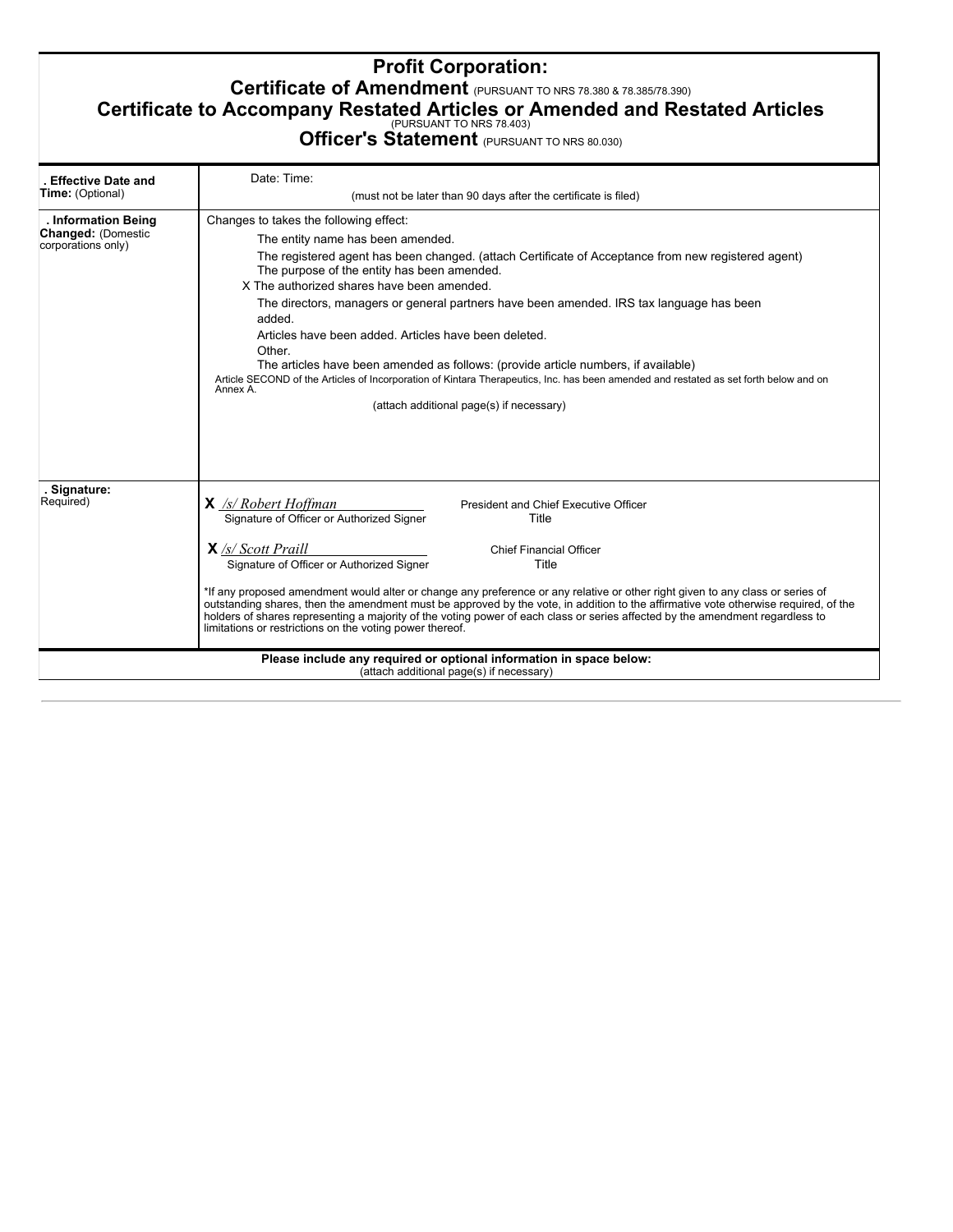<span id="page-8-0"></span>See attached.